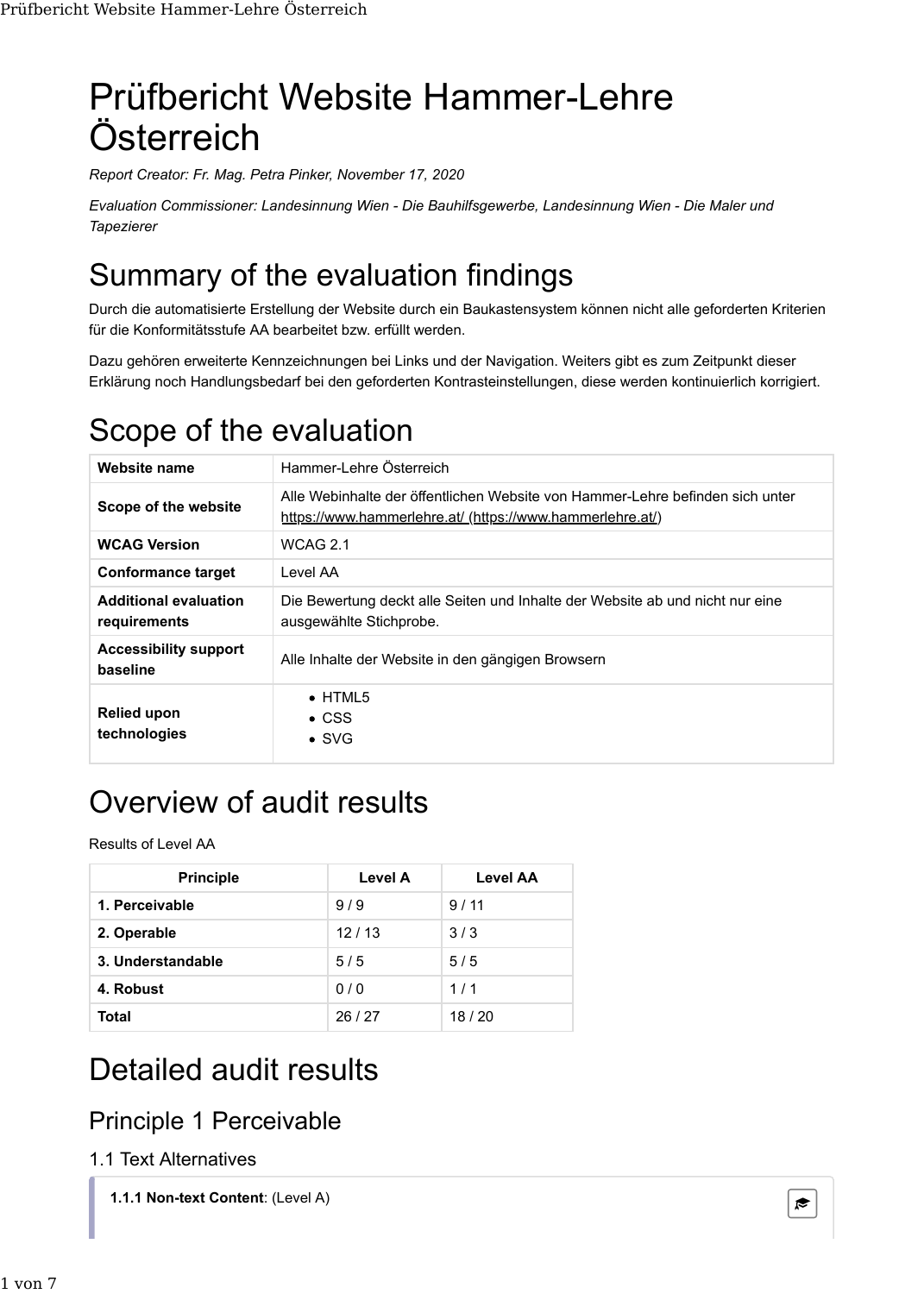| Results for the entire sample:<br><b>Outcome: Not present</b>         | Findings: $-$ |  |
|-----------------------------------------------------------------------|---------------|--|
| 1.2 Time-based Media                                                  |               |  |
| 1.2.1 Audio-only and Video-only (Prerecorded): (Level A)              |               |  |
| Results for the entire sample:<br><b>Outcome: Not present</b>         | Findings: -   |  |
| 1.2.2 Captions (Prerecorded): (Level A)                               |               |  |
| Results for the entire sample:<br><b>Outcome: Not present</b>         | Findings: $-$ |  |
| 1.2.3 Audio Description or Media Alternative (Prerecorded): (Level A) |               |  |
| Results for the entire sample:                                        |               |  |
| <b>Outcome: Not present</b>                                           | Findings: $-$ |  |
| 1.2.4 Captions (Live): (Level AA)                                     |               |  |
| Results for the entire sample:<br><b>Outcome: Not present</b>         | Findings: -   |  |
| 1.2.5 Audio Description (Prerecorded): (Level AA)                     |               |  |
| Results for the entire sample:<br><b>Outcome: Not present</b>         | Findings: $-$ |  |
| 1.3 Adaptable                                                         |               |  |
| 1.3.1 Info and Relationships: (Level A)                               |               |  |
| Results for the entire sample:<br><b>Outcome: Not present</b>         | Findings: $-$ |  |
| 1.3.2 Meaningful Sequence: (Level A)                                  |               |  |
| Results for the entire sample:<br><b>Outcome: Passed</b>              |               |  |
|                                                                       | Findings: -   |  |
| 1.3.3 Sensory Characteristics: (Level A)                              |               |  |
| Results for the entire sample:<br><b>Outcome: Passed</b>              | Findings: -   |  |
| 1.3.4 Orientation: (Level AA)                                         |               |  |
| Results for the entire sample:                                        |               |  |
|                                                                       |               |  |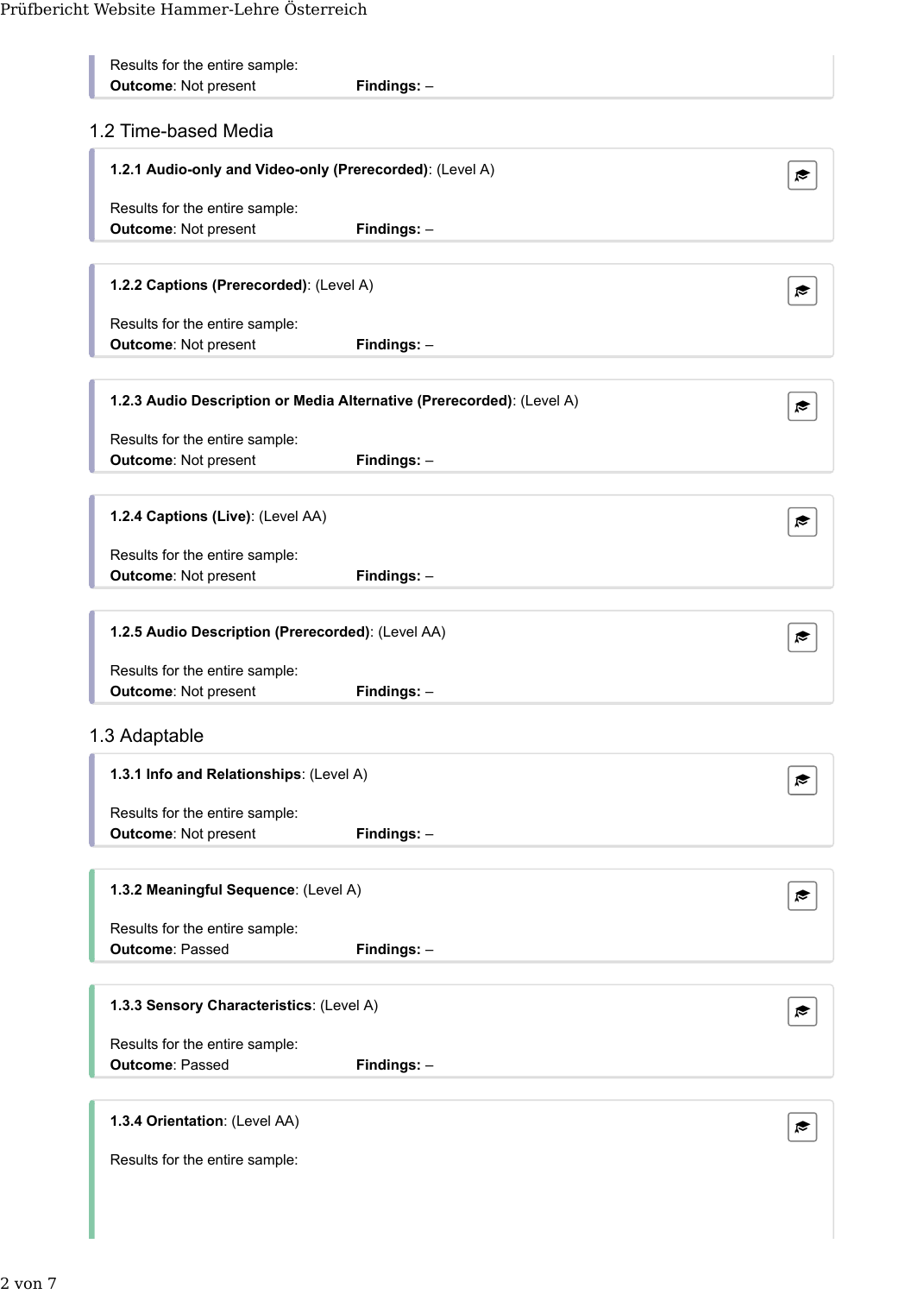| <b>Outcome: Passed</b>                   | Findings: -                                                                       |  |
|------------------------------------------|-----------------------------------------------------------------------------------|--|
| 1.3.5 Identify Input Purpose: (Level AA) |                                                                                   |  |
| Results for the entire sample:           |                                                                                   |  |
| <b>Outcome: Not present</b>              | Findings: -                                                                       |  |
|                                          |                                                                                   |  |
| 1.4 Distinguishable                      |                                                                                   |  |
| 1.4.1 Use of Color: (Level A)            |                                                                                   |  |
| Results for the entire sample:           |                                                                                   |  |
| <b>Outcome: Passed</b>                   | Findings: -                                                                       |  |
|                                          |                                                                                   |  |
| 1.4.2 Audio Control: (Level A)           |                                                                                   |  |
| Results for the entire sample:           |                                                                                   |  |
| <b>Outcome: Not present</b>              | Findings: -                                                                       |  |
|                                          |                                                                                   |  |
| 1.4.3 Contrast (Minimum): (Level AA)     |                                                                                   |  |
| Results for the entire sample:           |                                                                                   |  |
| <b>Outcome: Failed</b>                   | Findings: Die Seiten "Hammerlehre!", "Die Hammer-Lehrberufe",                     |  |
|                                          | "Maler/in und Beschichtungstechniker/in", "Pflasterer/in",                        |  |
|                                          | "Impressionen", "Hausstyler", "Aufstieg", "Erfolgsstory Pflasterer",              |  |
|                                          | "Lehrstellenbörse" beinhalten nicht ausreichende Farbkontraste.                   |  |
|                                          |                                                                                   |  |
| 1.4.4 Resize text: (Level AA)            |                                                                                   |  |
| Results for the entire sample:           |                                                                                   |  |
| <b>Outcome: Passed</b>                   | Findings: -                                                                       |  |
|                                          |                                                                                   |  |
| 1.4.5 Images of Text: (Level AA)         | ☞                                                                                 |  |
| Results for the entire sample:           |                                                                                   |  |
| <b>Outcome: Not present</b>              | Findings: $-$                                                                     |  |
|                                          |                                                                                   |  |
| 1.4.10 Reflow: (Level AA)                | ≂                                                                                 |  |
| Results for the entire sample:           |                                                                                   |  |
| <b>Outcome: Failed</b>                   | Findings: Aufgrund der automatisierten Erzeugung der Website durch                |  |
|                                          | ein Baukastensystem kann dieses Erfordernis nicht erfüllt und geändert<br>werden. |  |
|                                          |                                                                                   |  |
| 1.4.11 Non-text Contrast: (Level AA)     |                                                                                   |  |
|                                          |                                                                                   |  |
| Results for the entire sample:           |                                                                                   |  |
|                                          |                                                                                   |  |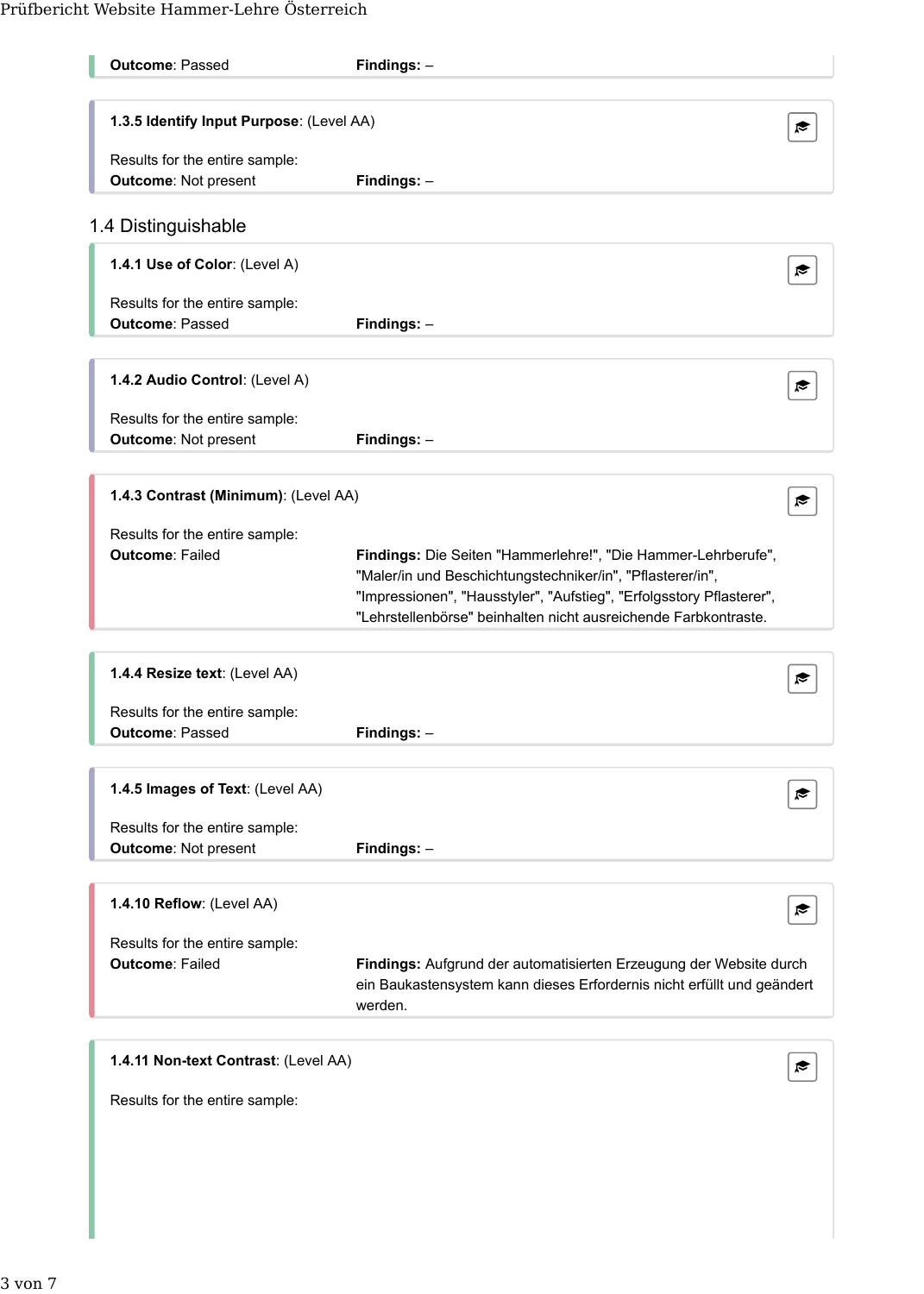| <b>Outcome: Passed</b>                                        | Findings: $-$                                                                                                                           |   |
|---------------------------------------------------------------|-----------------------------------------------------------------------------------------------------------------------------------------|---|
| 1.4.12 Text Spacing: (Level AA)                               |                                                                                                                                         |   |
|                                                               |                                                                                                                                         | ☞ |
| Results for the entire sample:                                |                                                                                                                                         |   |
| <b>Outcome: Passed</b>                                        | Findings: $-$                                                                                                                           |   |
| 1.4.13 Content on Hover or Focus: (Level AA)                  |                                                                                                                                         | ☞ |
| Results for the entire sample:                                |                                                                                                                                         |   |
| <b>Outcome: Passed</b>                                        | Findings: $-$                                                                                                                           |   |
| <b>Principle 2 Operable</b>                                   |                                                                                                                                         |   |
| 2.1 Keyboard Accessible                                       |                                                                                                                                         |   |
| 2.1.1 Keyboard: (Level A)                                     |                                                                                                                                         | ☞ |
| Results for the entire sample:                                |                                                                                                                                         |   |
| <b>Outcome: Not present</b>                                   | Findings: $-$                                                                                                                           |   |
| 2.1.2 No Keyboard Trap: (Level A)                             |                                                                                                                                         |   |
|                                                               |                                                                                                                                         | ☞ |
| Results for the entire sample:<br><b>Outcome: Not present</b> | Findings: $-$                                                                                                                           |   |
|                                                               |                                                                                                                                         |   |
| 2.1.4 Character Key Shortcuts: (Level A)                      |                                                                                                                                         | ☞ |
| Results for the entire sample:                                |                                                                                                                                         |   |
| <b>Outcome: Failed</b>                                        | Findings: Aufgrund der automatisierten Erzeugung der Website durch<br>ein Baukastensystem kann dieses Erfordernis nicht erfüllt werden. |   |
| 2.2 Enough Time                                               |                                                                                                                                         |   |
| 2.2.1 Timing Adjustable: (Level A)                            |                                                                                                                                         | r |
| Results for the entire sample:                                |                                                                                                                                         |   |
| <b>Outcome: Not present</b>                                   | Findings: -                                                                                                                             |   |
|                                                               |                                                                                                                                         |   |
| 2.2.2 Pause, Stop, Hide: (Level A)                            |                                                                                                                                         |   |
| Results for the entire sample:                                |                                                                                                                                         |   |
| <b>Outcome: Not present</b>                                   | Findings: -                                                                                                                             |   |
|                                                               |                                                                                                                                         |   |

#### 2.3 Seizures and Physical Reactions

| 2.3.1 Three Flashes or Below Threshold: (Level A) |               | $\approx$ |
|---------------------------------------------------|---------------|-----------|
| Results for the entire sample:                    |               |           |
| <b>Outcome: Not present</b>                       | $Findings: -$ |           |

#### 2.4 Navigable

**2.4.1 Bypass Blocks**: (Level A)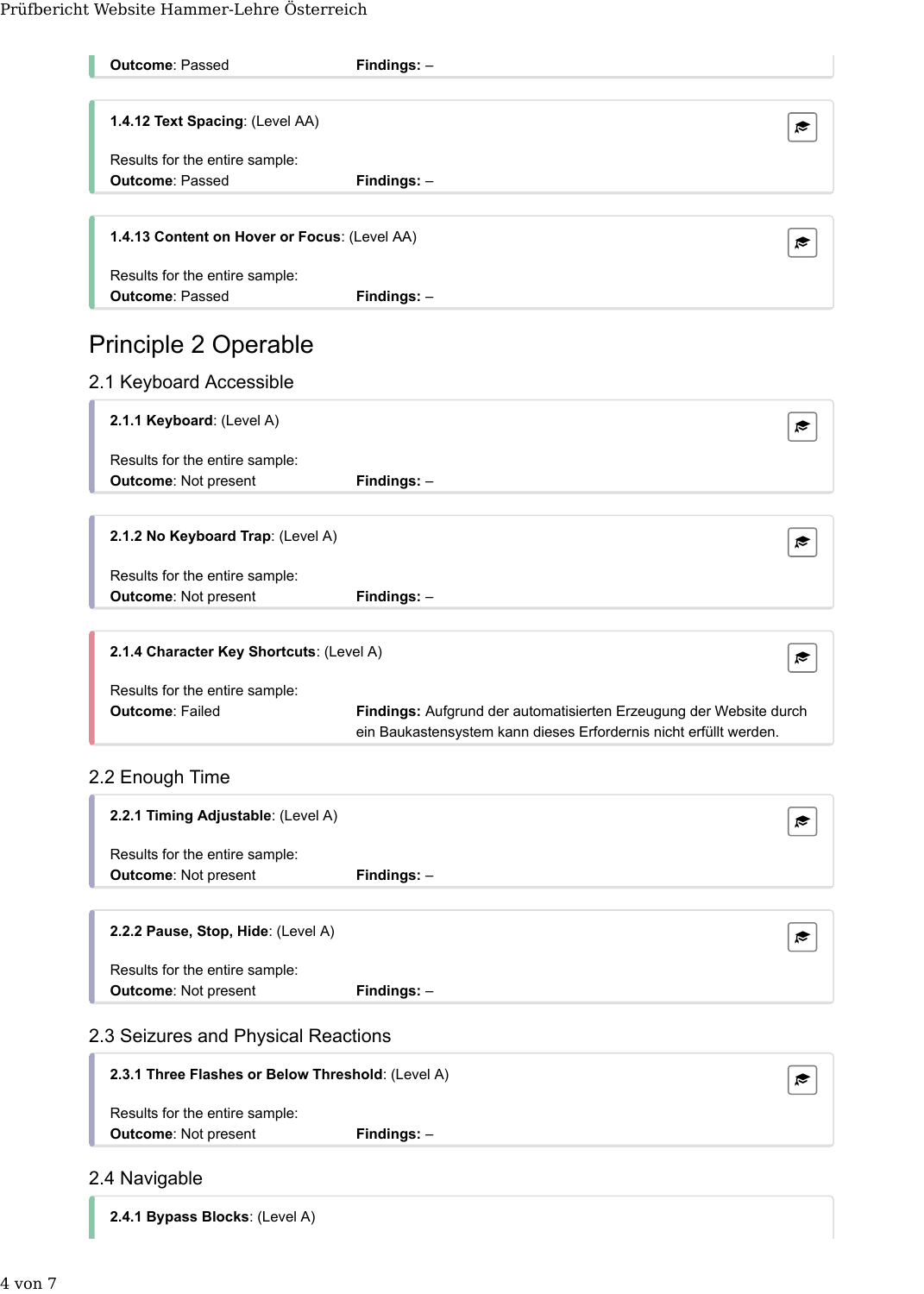| Results for the entire sample:<br><b>Outcome: Passed</b>      | Findings: Ausser dem Hauptmenü sind keine redudanten Inhaltsblöcke<br>vorhanden, durch das Bereitstellen von Navigationslinks im Fußbereich<br>kann dieses Kriterium noch besser erfüllt werden. |
|---------------------------------------------------------------|--------------------------------------------------------------------------------------------------------------------------------------------------------------------------------------------------|
| 2.4.2 Page Titled: (Level A)                                  |                                                                                                                                                                                                  |
| Results for the entire sample:<br><b>Outcome: Passed</b>      | Findings: -                                                                                                                                                                                      |
| 2.4.3 Focus Order: (Level A)                                  | p                                                                                                                                                                                                |
| Results for the entire sample:<br><b>Outcome: Not checked</b> | Findings: Aufgrund der automatisierten Erzeugung der Website durch<br>ein Baukastensystem kann dieses Erfordernis nicht geprüft oder<br>geändert werden.                                         |
| 2.4.4 Link Purpose (In Context): (Level A)                    |                                                                                                                                                                                                  |
| Results for the entire sample:<br><b>Outcome: Passed</b>      | Findings: -                                                                                                                                                                                      |
| 2.4.5 Multiple Ways: (Level AA)                               |                                                                                                                                                                                                  |
| Results for the entire sample:<br><b>Outcome: Passed</b>      | Findings: $-$                                                                                                                                                                                    |
| 2.4.6 Headings and Labels: (Level AA)                         | €                                                                                                                                                                                                |
| Results for the entire sample:<br><b>Outcome: Passed</b>      | Findings: $-$                                                                                                                                                                                    |
| 2.4.7 Focus Visible: (Level AA)                               |                                                                                                                                                                                                  |
| Results for the entire sample:<br><b>Outcome: Passed</b>      | Findings: -                                                                                                                                                                                      |
| 2.5 Input Modalities                                          |                                                                                                                                                                                                  |
| 2.5.1 Pointer Gestures: (Level A)                             |                                                                                                                                                                                                  |
| Results for the entire sample:<br><b>Outcome: Not present</b> | Findings: $-$                                                                                                                                                                                    |
| 2.5.2 Pointer Cancellation: (Level A)                         |                                                                                                                                                                                                  |
| Results for the entire sample:                                |                                                                                                                                                                                                  |
|                                                               |                                                                                                                                                                                                  |
|                                                               |                                                                                                                                                                                                  |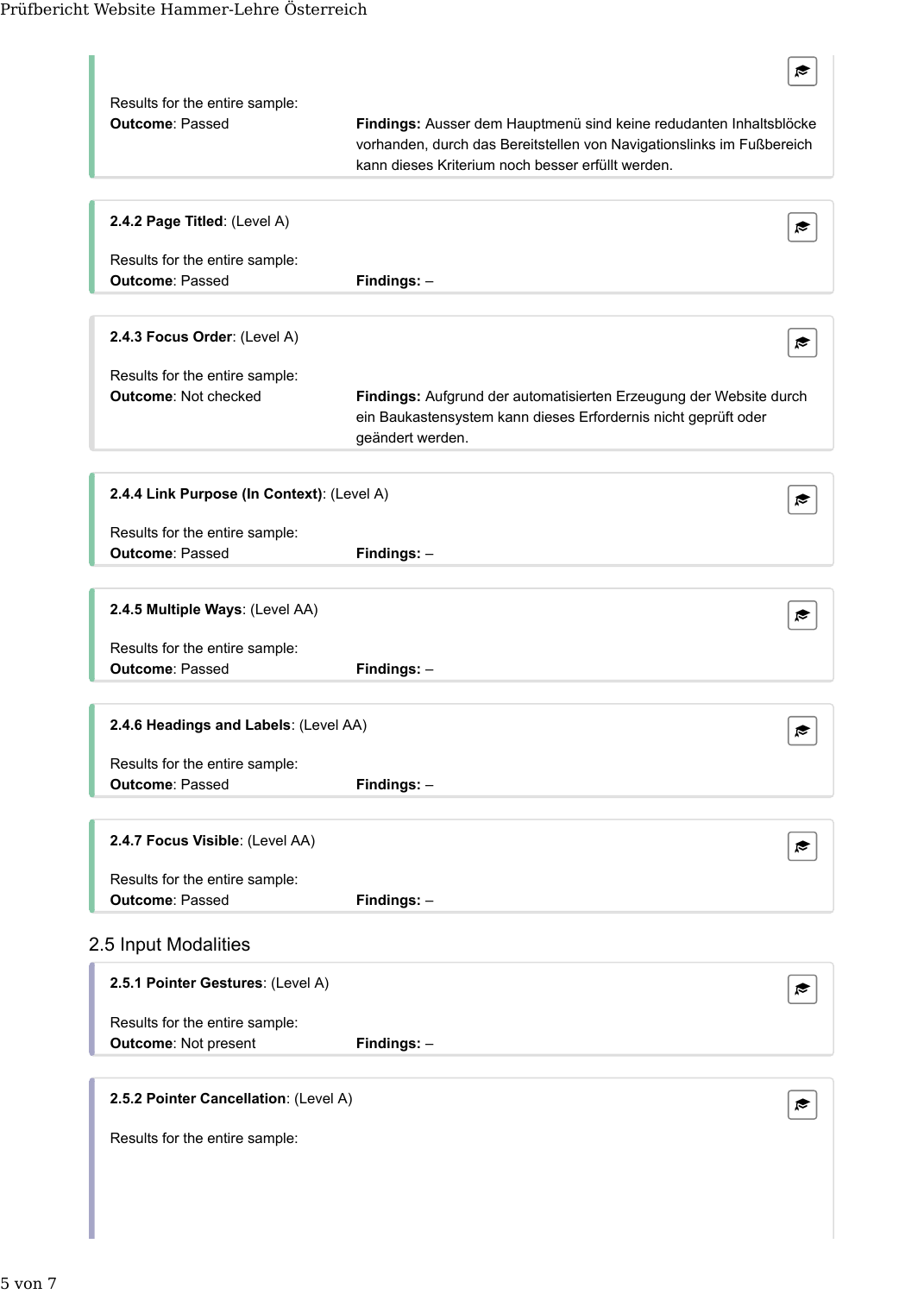| <b>Outcome: Not present</b>                                   | Findings: -   |   |
|---------------------------------------------------------------|---------------|---|
| 2.5.3 Label in Name: (Level A)                                |               | r |
|                                                               |               |   |
| Results for the entire sample:<br><b>Outcome: Not present</b> | Findings: $-$ |   |
|                                                               |               |   |
| 2.5.4 Motion Actuation: (Level A)                             |               | ₹ |
| Results for the entire sample:                                |               |   |
| <b>Outcome: Not present</b>                                   | Findings: -   |   |
|                                                               |               |   |
| Principle 3 Understandable                                    |               |   |
| 3.1 Readable                                                  |               |   |
| 3.1.1 Language of Page: (Level A)                             |               | ₹ |
| Results for the entire sample:                                |               |   |
| <b>Outcome: Passed</b>                                        | Findings: $-$ |   |
|                                                               |               |   |
| 3.1.2 Language of Parts: (Level AA)                           |               | ☞ |
| Results for the entire sample:                                |               |   |
| <b>Outcome: Passed</b>                                        | Findings: $-$ |   |
|                                                               |               |   |
| 3.2 Predictable                                               |               |   |
| 3.2.1 On Focus: (Level A)                                     |               |   |
| Results for the entire sample:                                |               |   |
| <b>Outcome: Passed</b>                                        | Findings: -   |   |
|                                                               |               |   |
| 3.2.2 On Input: (Level A)                                     |               | ₹ |
| Results for the entire sample:                                |               |   |
| <b>Outcome: Passed</b>                                        | Findings: $-$ |   |
|                                                               |               |   |
| 3.2.3 Consistent Navigation: (Level AA)                       |               | ₹ |
| Results for the entire sample:                                |               |   |
| <b>Outcome: Passed</b>                                        | Findings: -   |   |
|                                                               |               |   |
| 3.2.4 Consistent Identification: (Level AA)                   |               | ☞ |
|                                                               |               |   |
| Results for the entire sample:<br><b>Outcome: Passed</b>      | Findings: $-$ |   |
|                                                               |               |   |
| 3.3 Input Assistance                                          |               |   |
| 3.3.1 Error Identification: (Level A)                         |               | r |
|                                                               |               |   |

Results for the entire sample: